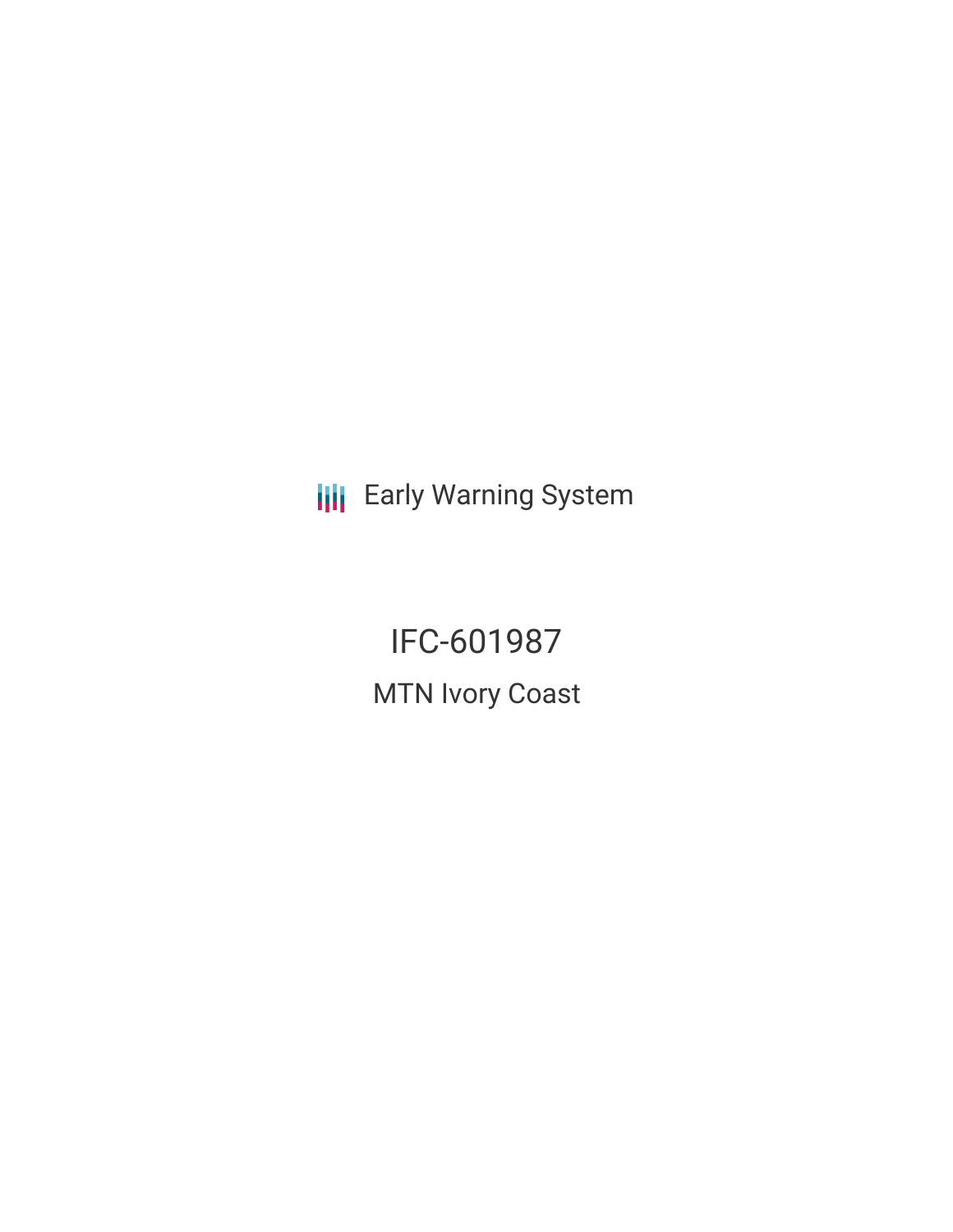

# **Quick Facts**

| <b>Countries</b>              | <b>Ivory Coast</b>                      |
|-------------------------------|-----------------------------------------|
| <b>Financial Institutions</b> | International Finance Corporation (IFC) |
| <b>Status</b>                 | Active                                  |
| <b>Bank Risk Rating</b>       | U                                       |
| <b>Voting Date</b>            | 2017-02-21                              |
| <b>Borrower</b>               | <b>MTN</b>                              |
| <b>Sectors</b>                | Communications                          |
| <b>Investment Type(s)</b>     | <b>Advisory Services</b>                |
| <b>Project Cost (USD)</b>     | $$1.07$ million                         |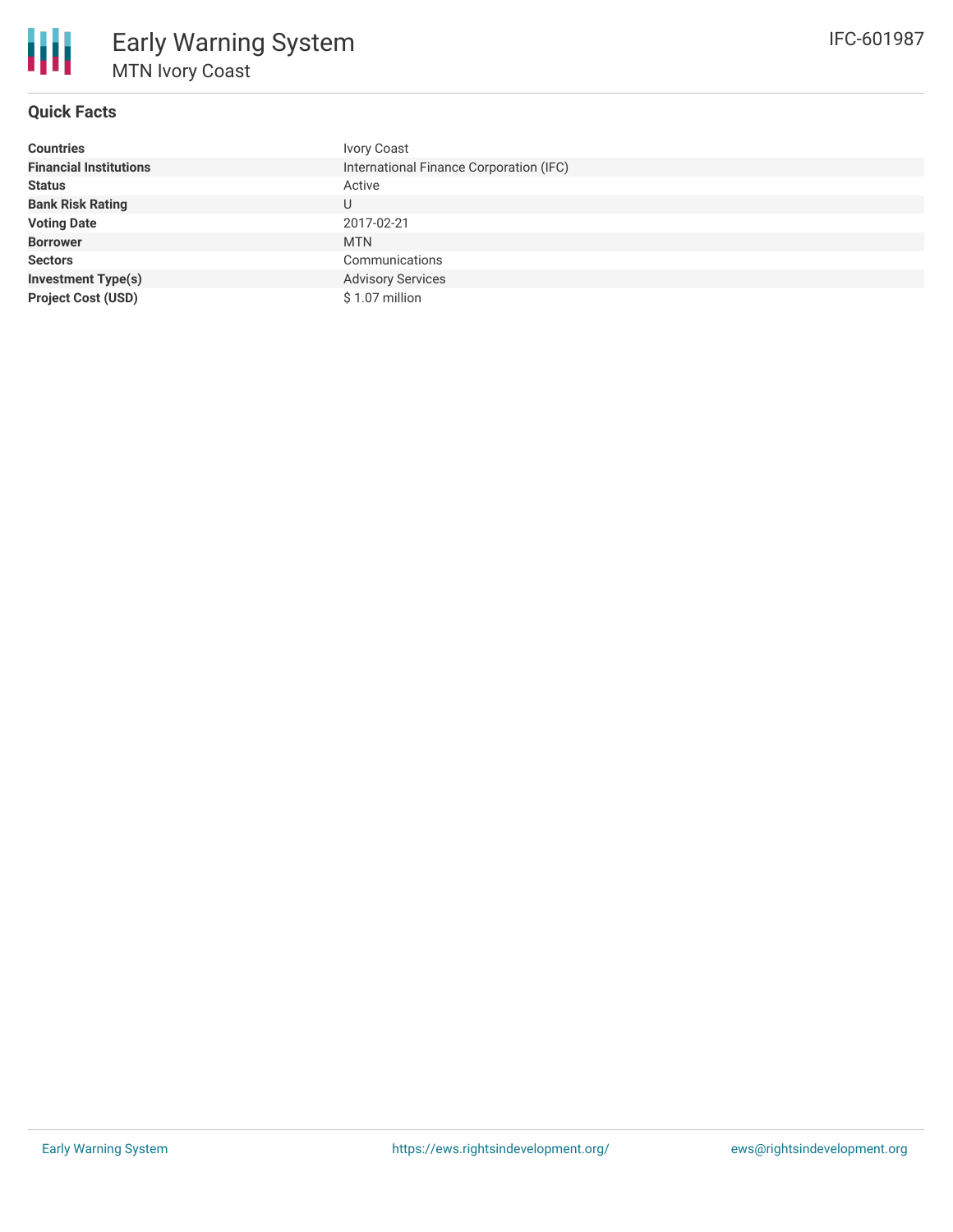

### **Project Description**

The overall objective of this advisory program is to support the development of Digital Financial Services targeting low income clients in partnership with MTN. The project will cover the following areas: (i) customer and merchant research, and (ii) customer and merchant strategy and acquisition.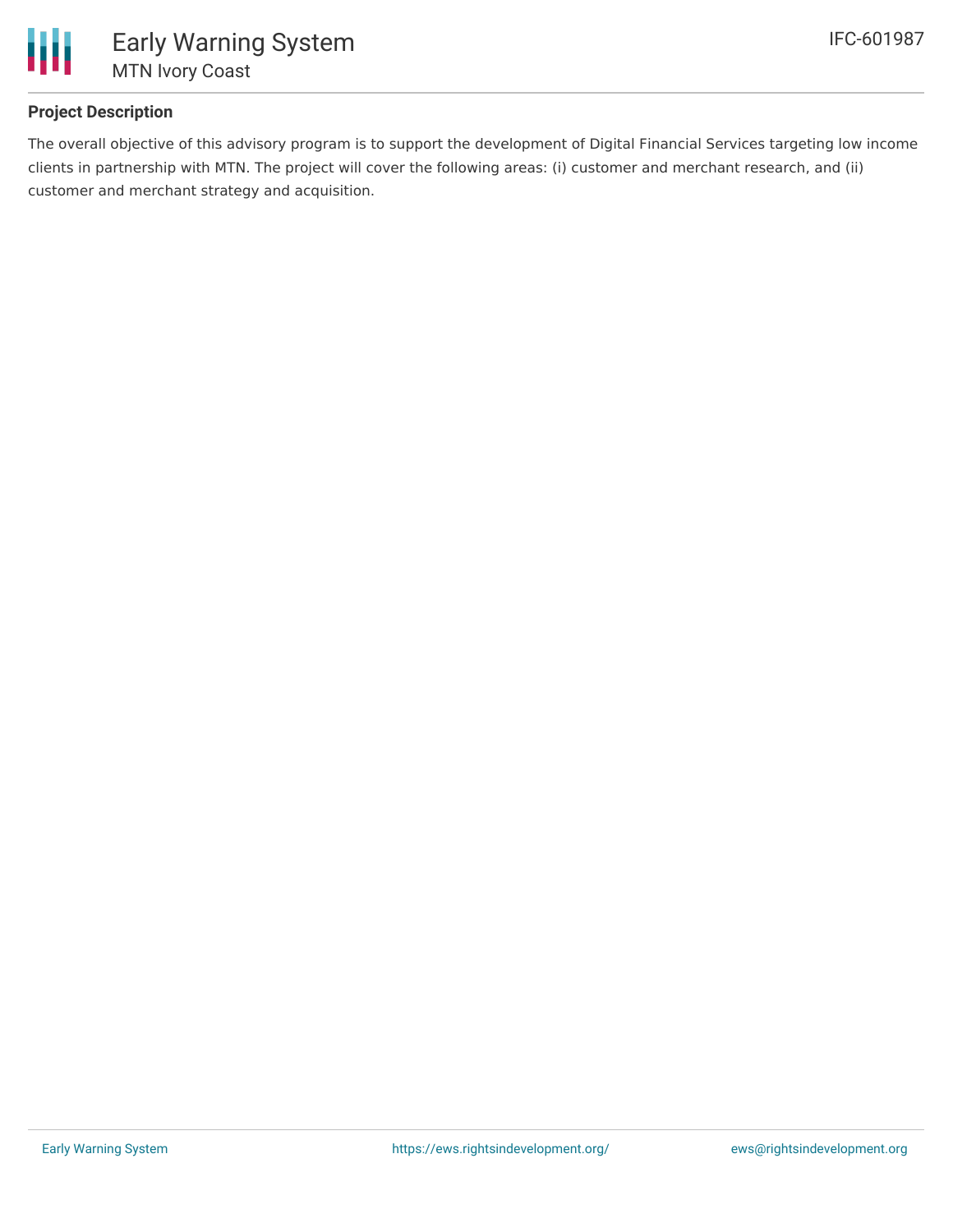### **Investment Description**

• International Finance Corporation (IFC)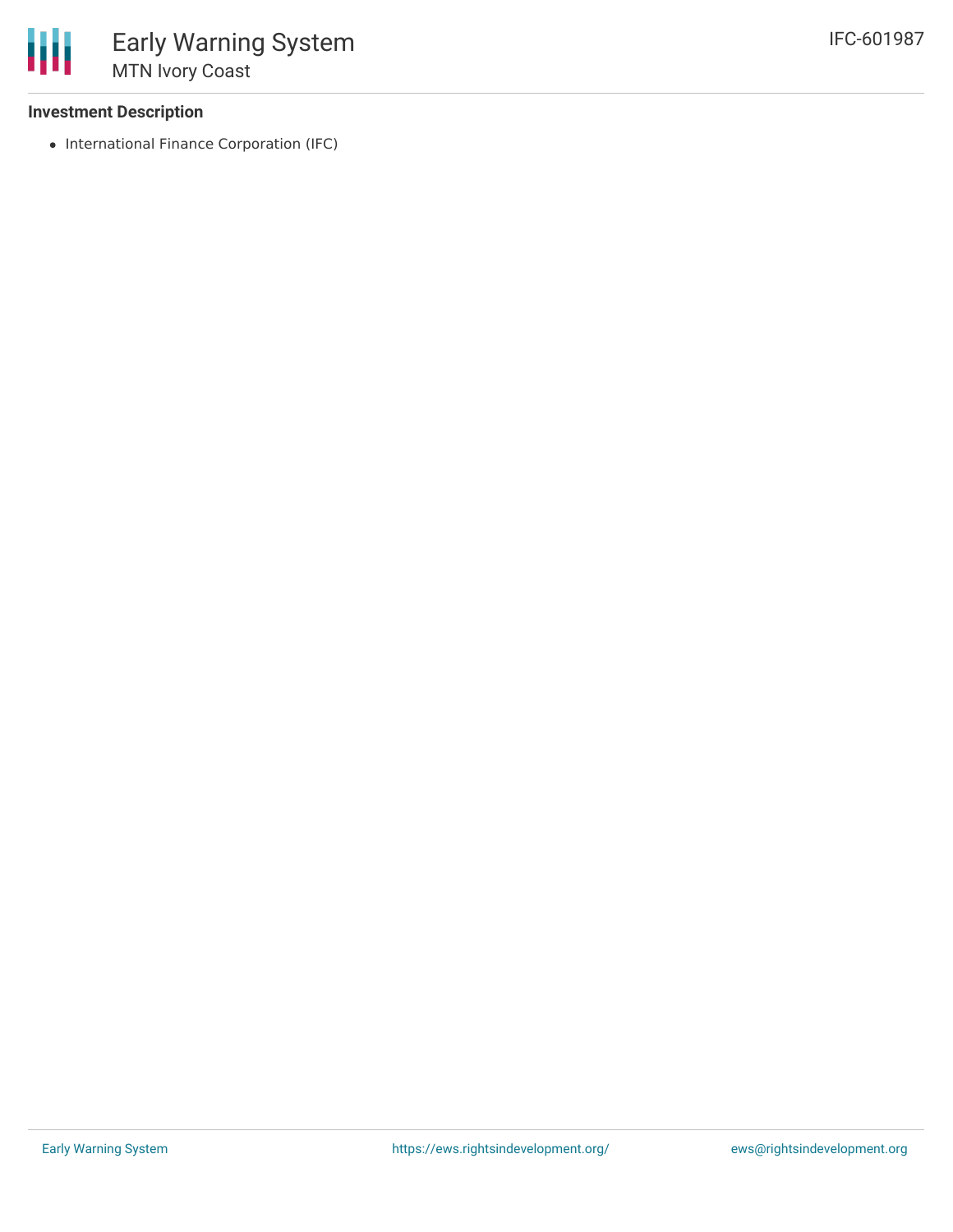# **Contact Information**

No contact information provided at the time of disclosure.

ACCOUNTABILITY MECHANISM OF IFC

The Compliance Advisor Ombudsman (CAO) is the independent complaint mechanism and fact-finding body for people who believe they are likely to be, or have been, adversely affected by an IFC or MIGA- financed project. If you submit a complaint to the CAO, they may assist you in resolving a dispute with the company and/or investigate to assess whether the IFC is following its own policies and procedures for preventing harm to people or the environment. If you want to submit a complaint electronically, you can email the CAO at CAO@worldbankgroup.org. You can learn more about the CAO and how to file a complaint at http://www.cao-ombudsman.org/